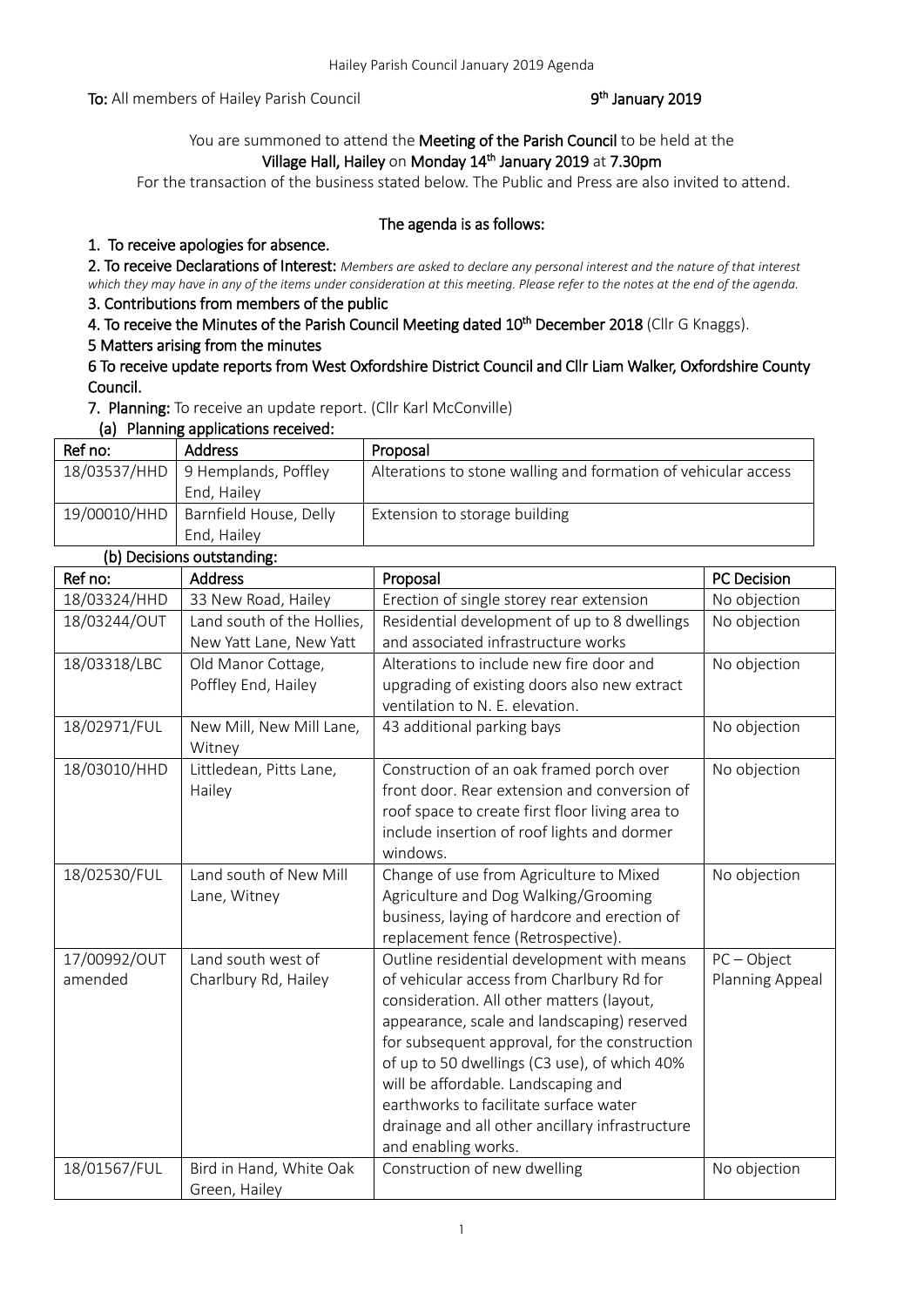| (C) Decisions made: |                                           |                                                  |                                   |
|---------------------|-------------------------------------------|--------------------------------------------------|-----------------------------------|
| Ref no:             | <b>Address</b>                            | Proposal                                         | <b>Decision</b>                   |
| 18/02866/ADV        | Land north of A4095<br>at E437546 N211578 | Erection of two non-illuminated hoarding signs   | PC- No objection<br>WODC-Approved |
|                     | North Leigh                               |                                                  |                                   |
| 18/03175/HHD        | Little Blenheim, Delly                    | Demolition of existing rear single-storey        | PC-No objection                   |
|                     | End, Hailey                               | extensions. Erection of rear single storey       | WODC-Approved                     |
|                     |                                           | extension and first floor side extension.        |                                   |
|                     |                                           | Internal alterations to include loft conversion. |                                   |
|                     |                                           | (To allow dormer changes to dormer window)       |                                   |
| 18/02749/HHD        | 1 Wood Lane, Hailey                       | Erection of greenhouse and garden shed (part     | PC- No objection                  |
|                     |                                           | retrospective)                                   | WODC-Approved                     |

## 8. To approve meeting dates for the financial year 2019-20

| Date                            | Monday of Month | Weeks between Meetings |
|---------------------------------|-----------------|------------------------|
| 8 <sup>th</sup> April 2019      | 2nd             | 4                      |
| 8 <sup>th</sup> April 2019      | Annual Parish   |                        |
|                                 | Meeting         |                        |
| 13 <sup>th</sup> May 2019       | 2nd             | 5                      |
| 10th June 2019*                 | 2nd             | 4                      |
| 8 <sup>th</sup> July 2019       | 2nd             | 5                      |
| 12 <sup>th</sup> August 2019    | 2nd             | 4                      |
| (Planning and Finance only)     |                 |                        |
| 9 <sup>th</sup> September 2019* | 2nd             | 5                      |
| 14th October 2019               | 2nd             | 4                      |
| 11th November 2019              | 2nd             | 4                      |
| 9th December 2019*              | 2 <sub>nd</sub> | 4                      |
| 13th January 2020               | 2nd             | 4                      |
| 10th February 2020              | 2nd             | 4                      |
| 9th March 2020*                 | 2 <sub>nd</sub> | 4                      |

\* denotes Joan Smith meeting

## 9. To note timetable for PC elections and consider advertising for new councillor(s)

## 10. To consider PC funding to St John's Church for maintenance of the churchyard

## 11. Neighbourhood Plan. (Cllr Graham Knaggs)

## 12. Infrastructure Development Plan

a. Village Hall consultation

(c) Decisions made:

b. Church Lane

## 13. To receive a Neighbourhood Policing Report.

14. Amenities: (Cllr David Musson)

(a) Routine recorded inspection of play equipment.

## 15. Highways and Traffic: To receive update reports.

- (a) Highways.
	- (i) Update on postponed SGN roadworks through Hailey
- (b) Update on Vehicle Activated Signs

## 16. Estates, Footpaths & Bridleways: To receive update reports. (Cllr David Musson)

- (a) Sale of Wood Green
- (b) Registration of Parish Council land with Land Registry
- (c) To receive quote for maintenance of trees in Church Lane and recreation ground
- 17. Allotments

## 18. Finances:

## (a) Payments received:

| Allotments for Labouring Poor               |                             | Field rent (Whiteoak Green) |         | £535.00 |
|---------------------------------------------|-----------------------------|-----------------------------|---------|---------|
| (b) Accounts for authorisation and payment: |                             |                             |         |         |
| Lisa Wilkinson                              | Clerk's December net salary |                             | £517.82 |         |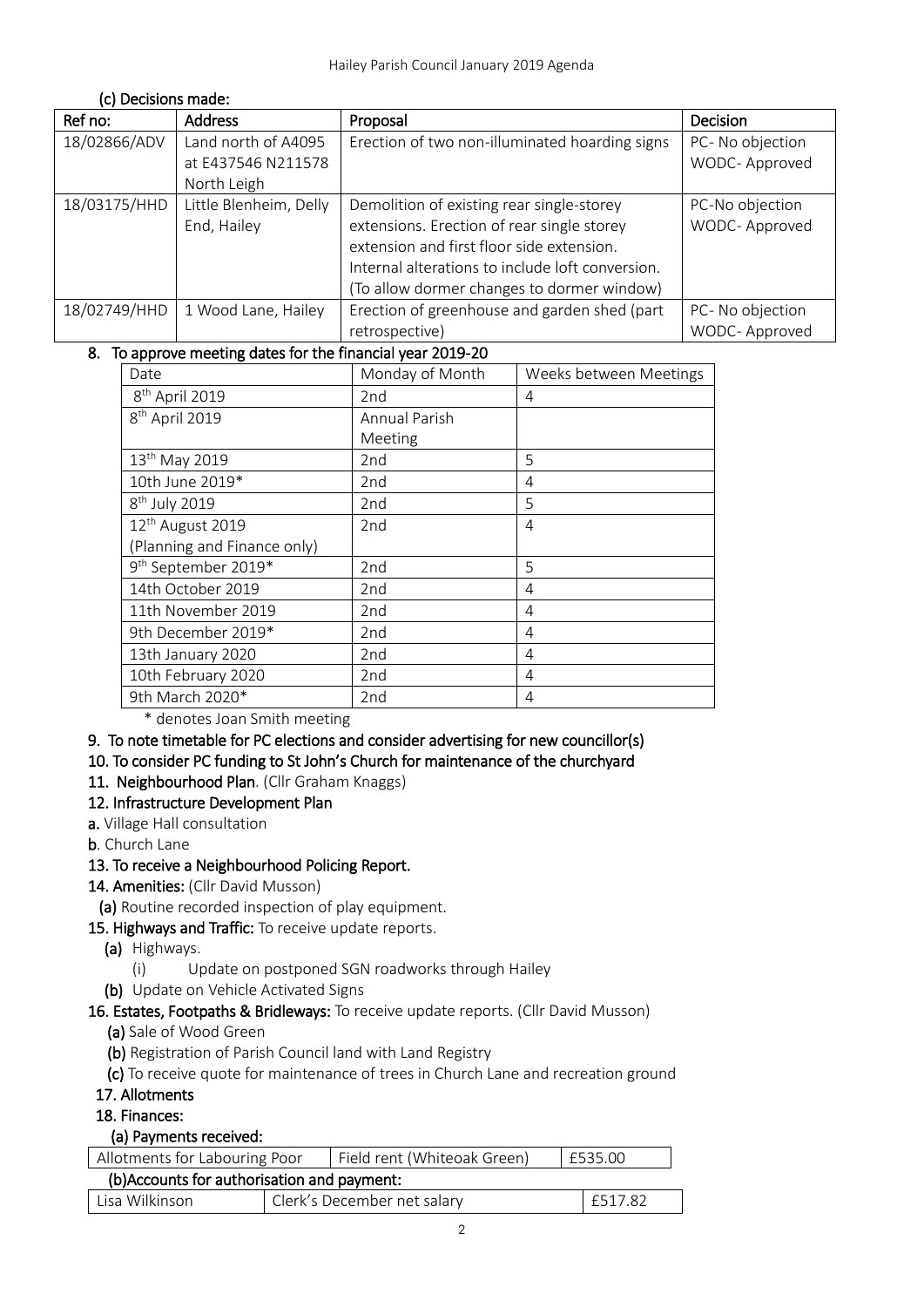|                                                            | Expenses/Allowance  |            | £30.76  |
|------------------------------------------------------------|---------------------|------------|---------|
|                                                            | Total:              |            | £548.58 |
| <b>Nest</b>                                                | Clerk's pension     |            | £23.65  |
| <b>HMRC</b>                                                | Income tax payments |            | £6.67   |
| (c) Hailey Parish Council bank balance to 31 December 2018 |                     |            |         |
| Unity Trust Current Account                                |                     | £42,666.41 |         |
| Unity Trust Deposit account                                |                     | £5,096.75  |         |

(d) To consider purchase of noticeboards for the parish.

(e) To consider salary award for clerk from April 2019 in line with NJC increments

- (f) To note precept for £31,119 has been requested from WODC
- (g) To receive financial statements for Hailey Parish Council and Allotments for the Labouring Poor
- (h) To authorise bank reconciliations

#### 19. Correspondence received

20. Other Items to Note

#### 21. Contributions from members of the public.

# 22. Dates of Parish Council meetings for 2018-19:

| $\vert$ 11 <sup>th</sup> February |                                            |
|-----------------------------------|--------------------------------------------|
| $11th$ March 2019                 | And Joan Smith Educational Charity meeting |

#### Clerk to the Council Lisa Wilkinson

*(i) Any member arriving after the start of the meeting is asked to declare personal interests as necessary as soon as practicable after their arrival even if the item in question has been considered. (ii) With the exception of the circumstances listed in paragraph 9(2) of the Local Code of Conduct for Members, a Member with a personal interest also has a prejudicial interest if it is one which a Member of the public with knowledge of the relevant facts would reasonably regard as so significant that it is likely to prejudice the Member's judgement of the public interest. In such circumstances, the Member must withdraw from the meeting room, and should inform the Chairman accordingly.*

*(iii)* It is not practical to offer detailed advice during the meeting on whether or not a personal interest should be declared or whether a personal *interest should also be regarded as prejudicial.*